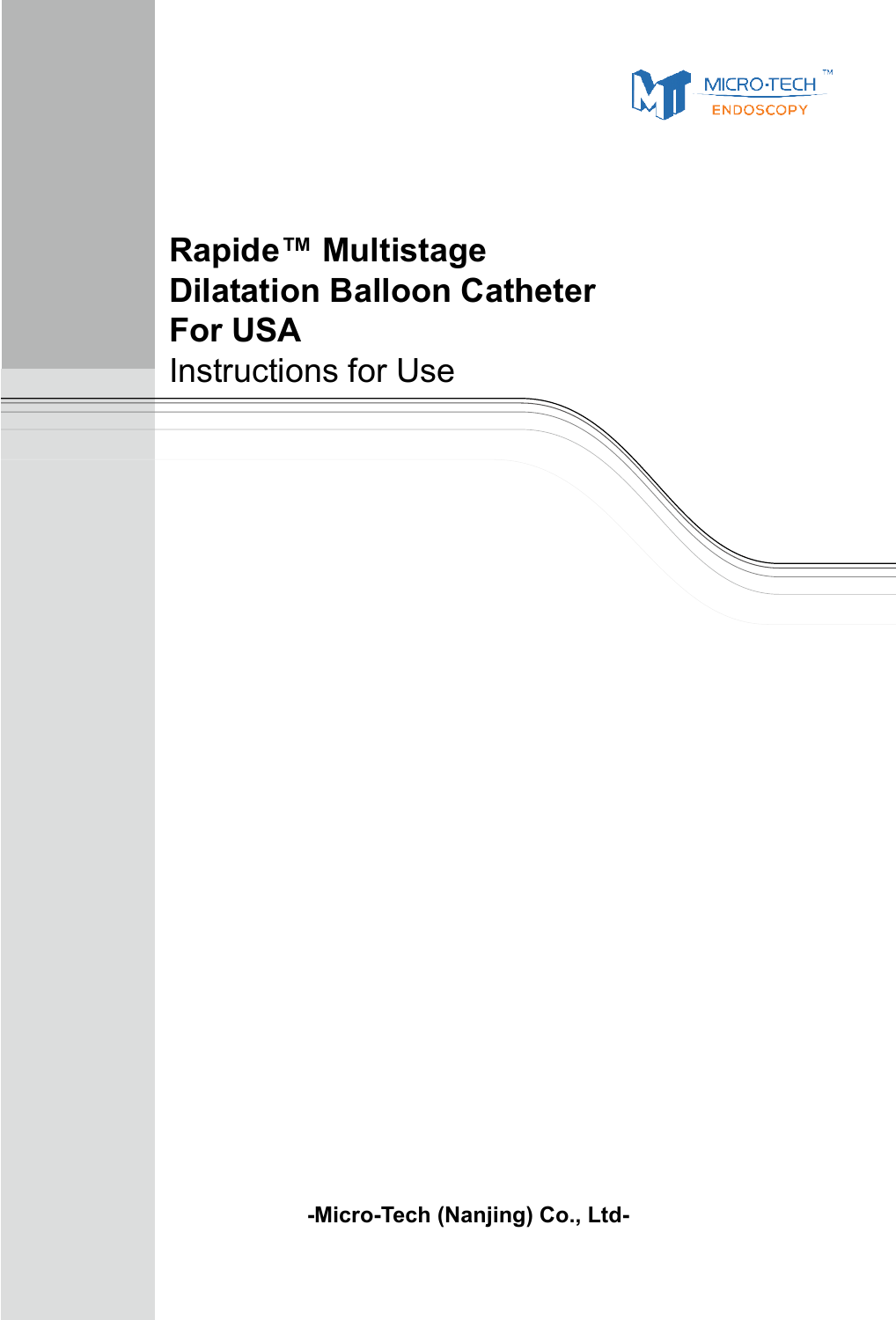

#### **IMPORTANT INFORMATION**

Caution: Federal law restricts this device to sale by or on the order of a physician. Read all instructions carefully before use. They contain essential information on using this device safely and effectively. Keep these instructions in a safe, accessible location, as you may need to refer to them again. If you have any questions or comments about any information in these instructions, please contact Micro-Tech.

#### **INTENDED USE**

The Rapide™ Multistage Dilatation Balloon Catheter is indicated for use in adult and adolescent populations to endoscopically dilate strictures of the esophagus.

#### **CONTRAINDICATIONS**

None known.

## **POTENTIAL COMPLICATIONS**

Potential complications associated with esophageal balloon dilatation include, but are not limited to:

- Perforation
- Hemorrhage
- Hematoma
- Infection
- Allergic reaction to contrast agent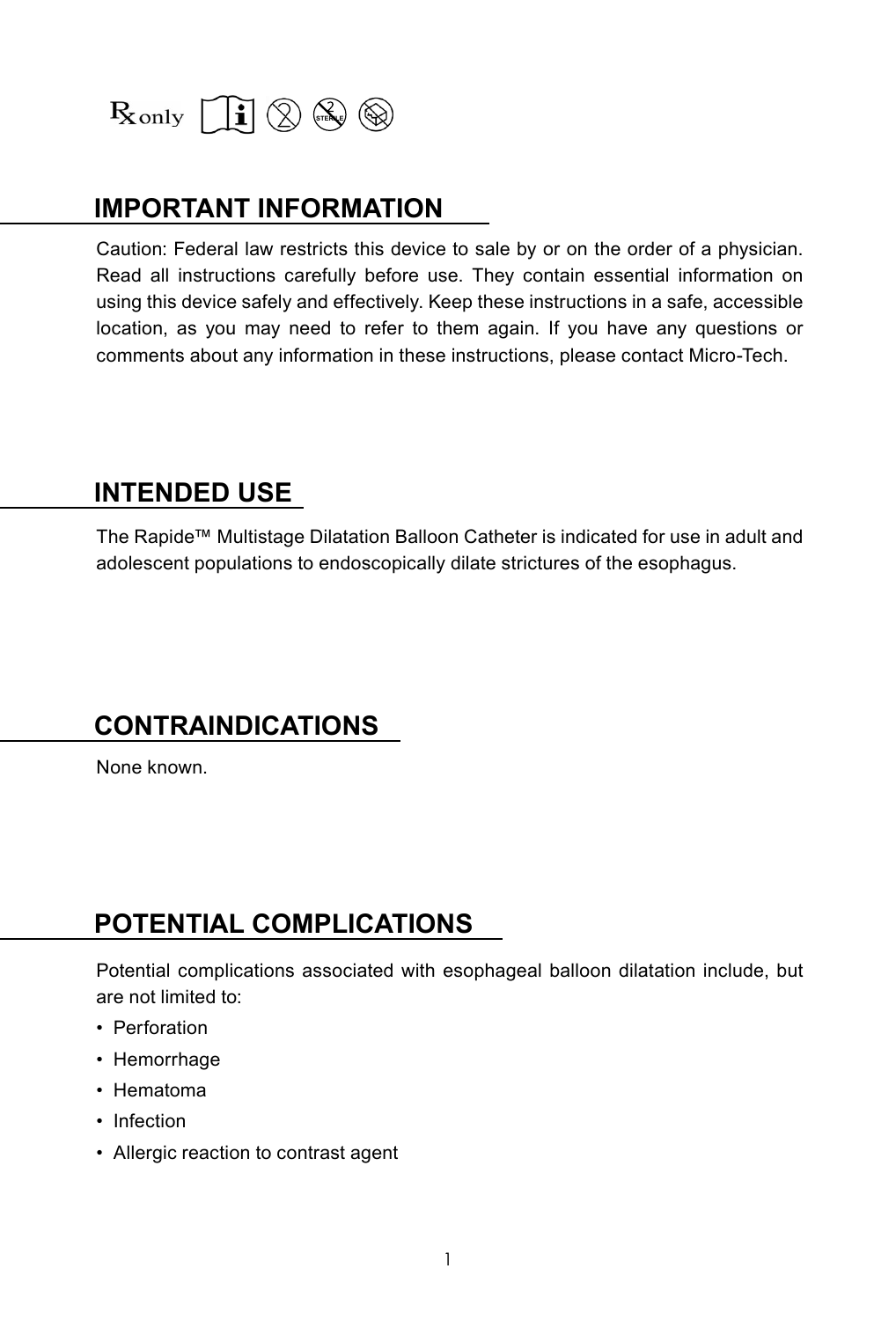## **WARNINGS**

- **The product is intended for single use only! DO NOT re-use, re-sterilize, and/or reprocess.** Re-use, re-sterilization or reprocessing may compromise the structural integrity of the device and/or lead to device failure which, in turn, may result in patient injury, illness or death. Re-use, re-sterilization or reprocessing may also create a risk of contamination of the device and/or cause patient infectious disease(s). Contamination of the device may lead to injury, illness or death of the patient. Micro-Tech assumes no liability with respect to instruments reused, re-sterilized or reprocessed.
- Do not use this instrument for any purpose other than its intended use.
- The product is only intended for adult and adolescent populations.
- This device is not made with natural rubber latex.
- Patients should be informed of the potential risks and complications, which may lead to injury, illness or death of the patient.
- The instrument is intended for use under the direct supervision of a suitably trained physician only. A thorough understanding of the technical principles, clinical applications, and associated risks is expected before usage.
- Confirm that the endoscopic view is clear before use. Do not insert the instrument into the endoscope unless you have a clear endoscopic field of view. Insertion without clear endoscopic field of view could cause patient injury, such as perforation, hemorrhage or mucous membrane damage. Damage to the endoscope and/or the instrument may also occur.
- If excessive resistance is met during the procedure, confirm the cause of the resistance and take remedial action before proceeding.
- If the balloon bursts during the procedure, stop the procedure immediately and take remedial action.
- 【 Product Name 】Rapide™ Multistage Dilatation Balloon Catheter
- 【 Packaging 】Packed in Pouch
- 【 Production Date 】 See packaging
- 【 Sterilization 】 Sterilized by EO (ethylene oxide) gas
- 【 Shelf Life】 2 years
- 【 Compatible Working Channel 】≥ø2.8mm Olympus or ≥ø3.2mm Other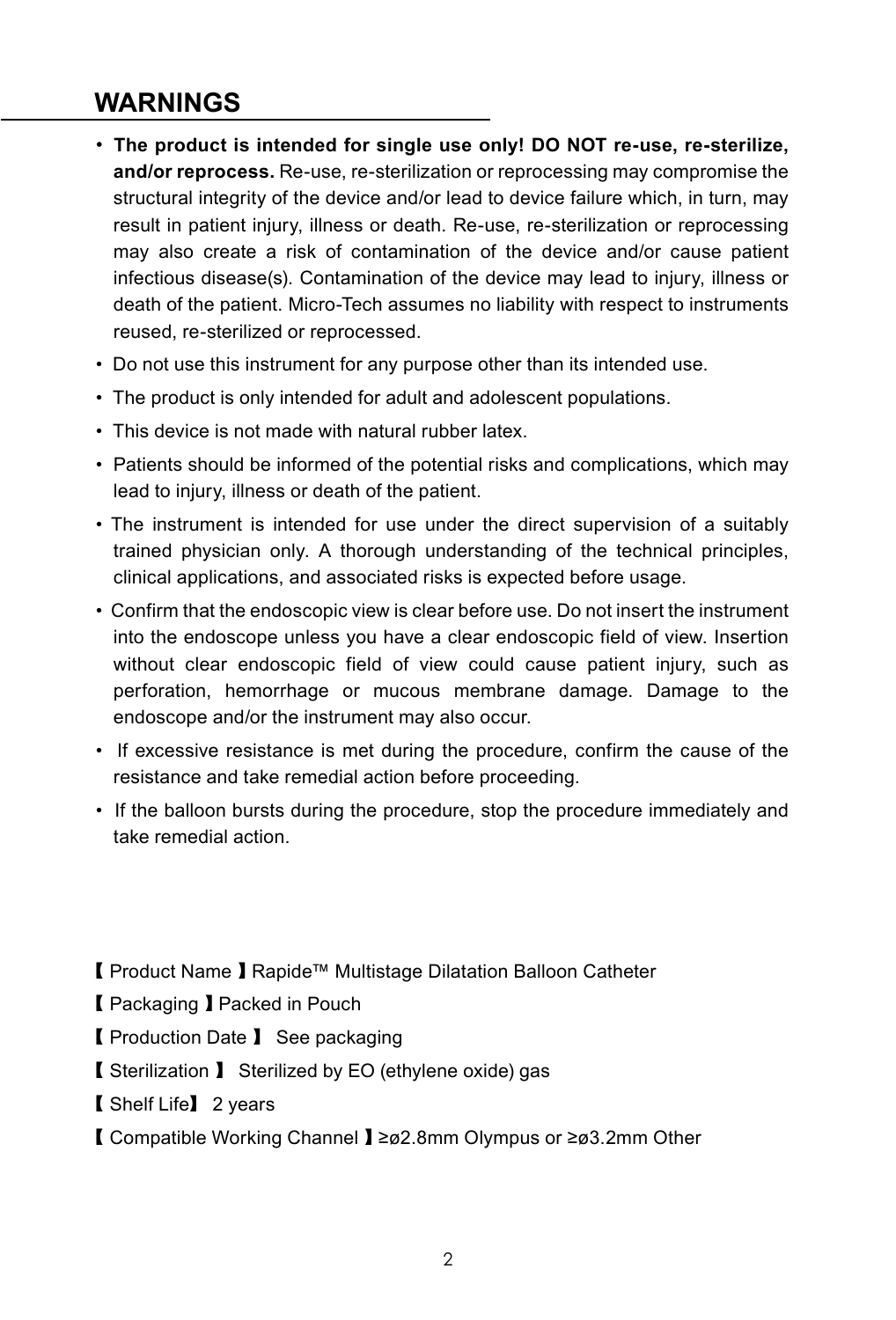#### **PREPARATION**

- 1. Reference the product label and choose the appropriate device. Refer to the compatible working channel.
- 2. Contents supplied STERILE.
- 3. Inspect the package before use for any damage. Do not use if package is damaged. Open the package carefully after verifying the expiration date.
- 4. Carefully remove the device from its packaging and uncoil it. Do not use excessive force as this may damage the device and affect performance.
- 5. If this device shows any signs of damage, do not use. Do not attempt to repair a nonfunctional or damaged device.
- 6. Do not pre-inflate or test the balloon before insertion.
- 7. Utilising an appropriate 60ml balloon inflation device with pressure monitor, prime the syringe per the manufacturers instruction for use. Inflate the balloon only with sterile water, saline or contrast medium mixture.

#### **INSTRUCTIONS FOR USE**

- 1. Attach the primed inflation device to the catheter hub, apply and hold a vacuum. Remove the protective sleeve from the balloon.
- 2. Apply a silicone spray to the balloon surface to facilitate passage through the endoscope working channel.
- 3. Opening or removal of the endoscopes biopsy valve rubber valve, may help facilitate easier passage of balloons larger than 12mm.
- 4. Maintain a vacuum to the catheter during introduction into the endoscope.

**WARNING:** If excessive resistance is met during the procedure, confirm the cause of the resistance and take remedial action before proceeding

- 5. Slowly advance the balloon catheter into the endoscope using short deliberate movements, under direct endoscopic visualisation.
- 6. Ensure the proximal balloon catheter is visible in the endoscopic view, prior to inflating the balloon. Once the balloon's position is confirmed, inflate the balloon with the inflation device.

**WARNING:** Never use Air or Gas to inflate the balloon.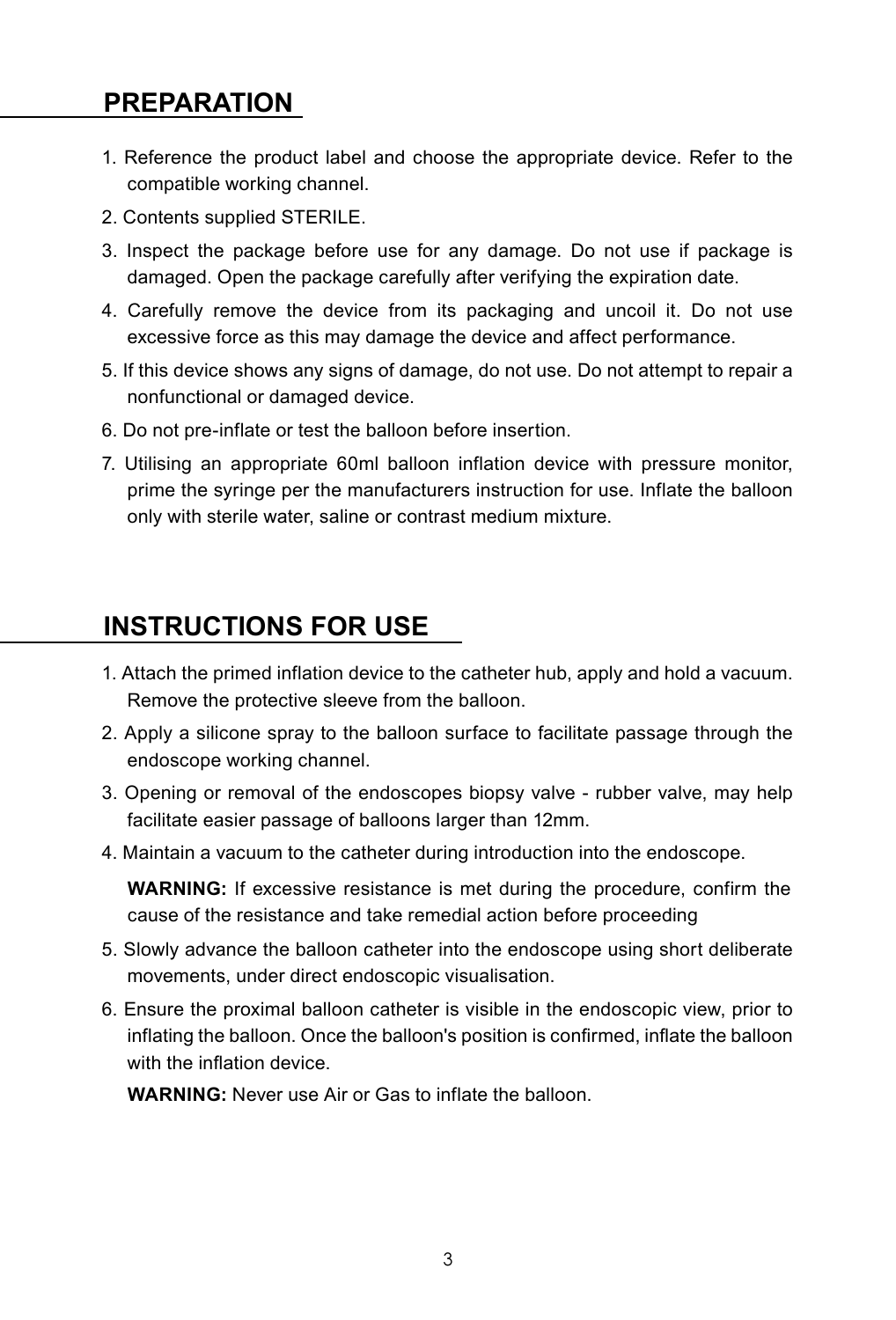7. The Rapide™ Multistage Dilatation Balloon Catheter is capable of attain 3 distinct sizes, at the associated inflation pressures. Adjust the pressure of the balloon to attain the smallest size, according to the recommended working pressure on the package label. Larger diameters can be achieved with higher inflation pressure based on the pressure/diameter tag label near the hub on the proximal end of the catheter. The balloon may burst if excessive pressure is applied.

**WARNING:** If the balloon bursts during the procedure, stop the procedure immediately and take remedial action.

**Note:** If the balloon bursts, do not withdraw the balloon through the endoscope. Carefully remove the burst balloon and endoscope together as a single unit.

- 8. Carefully observe the balloon pressure during dilatation. Minor adjustments may need to be made to maintain the appropriate pressure. This is normal.
- 9. To remove the balloon, apply a negative pressure using the inflation device. Under direct endoscopic view, ensure that all liquid is withdrawn from the balloon before slowly removing the catheter from the endoscope.

**Note:** Ensure all fluid is removed before attempting to remove the balloon. Depending upon the inflation balloon size and chosen medium, this may take between 10-30 seconds.

**Note:** Resistance can be reduced by straightening the endoscope, where possible, prior to removal of the catheter.

**Note:** Do not forcefully withdraw the balloon from the endoscope. If significant resistance is encountered, removal of the endoscope along with the compromised balloon may be required in order to prevent damages to the endoscope. Remove the balloon catheter from the endoscope by cutting the proximal end of the balloon.

10. Upon completion of the procedure, dispose of the device(s) as per institutional guidelines for biohazardous medical waste.

## **STORAGE**

The product should be stored in a cool, dry, clean, well-ventilated, non-corrosive gas environment.

Do not expose the package to organic solvent, ionizing radiation or ultraviolet radiation.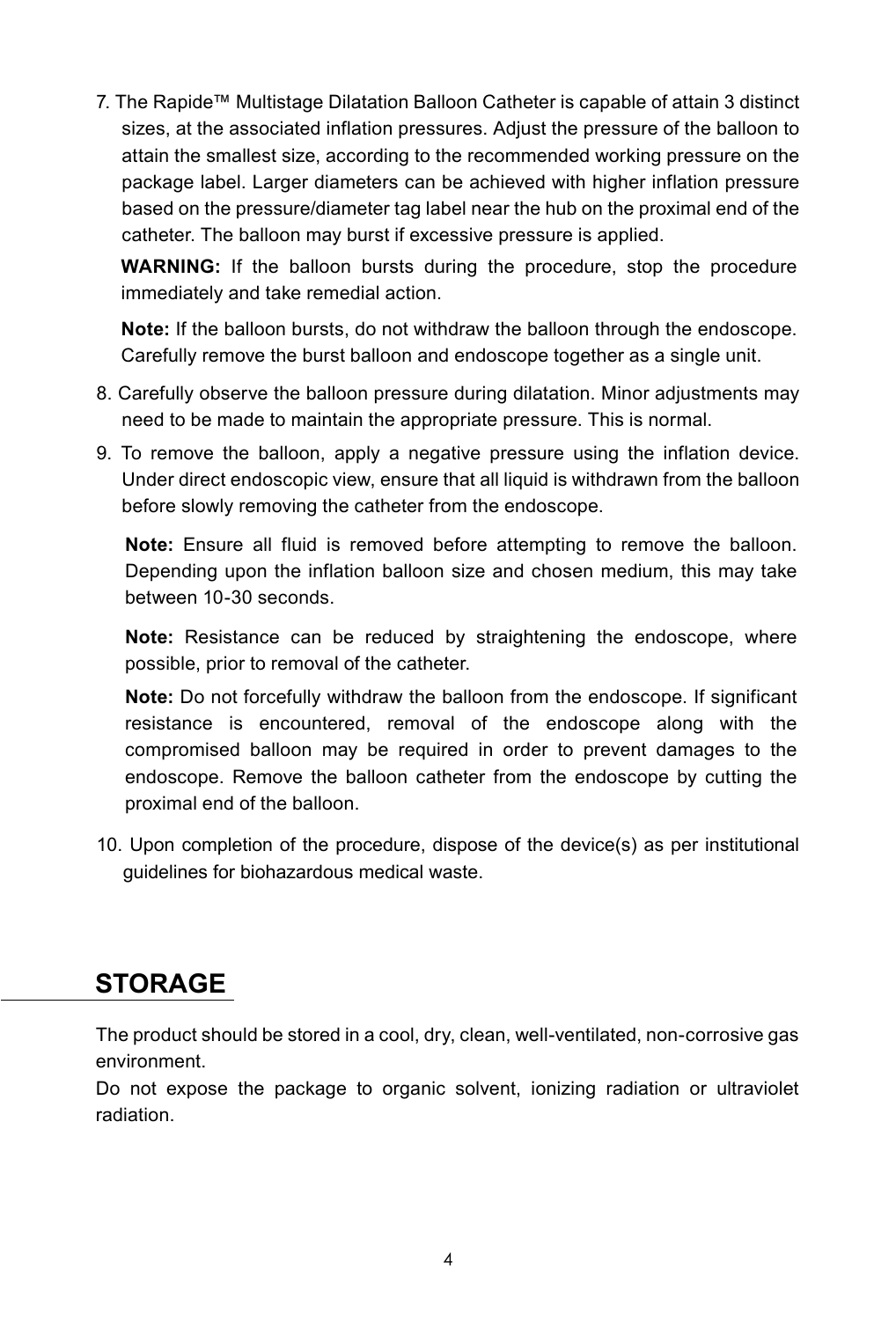#### **PRODUCT DISPOSAL**

After use, this product may be a potential biohazard. Handle and dispose of in accordance with hospital, local, federal, state and administrative laws and regulations.

#### **Limited Warranty and Disclaimers**:

- 1. Limited Warranty to Buyer. Micro-tech USA warrants to Buyer that, for the earlier of one (1) year from the date of purchase, or until the product is used by Buyer, the products will be free from defects in materials and workmanship when stored and used in accordance with the instructions for storage and use provided by Micro-Tech and in accordance with applicable regulatory requirements. Descriptions or specifications appearing in Micro-tech USA's literature are meant to generally describe the products and do not constitute any express warranties. In the event that Micro-tech USA gives technical advice with respect to the product, it is agreed that such advice is given without any liability on Micro-tech USA's part. Any guarantee of specific properties of or in the products shall only be effective if and to the extent specifically confirmed by Micro-tech USA in writing. These warranties shall not apply for product failure or deficiency due to improper storage, alteration, or the consequences of uses for which the products were not designed or that adversely affect the products' integrity, reliability, or performance.
- 2. Disclaimer and Release. **THE WARRANTIES, OBLIGATIONS, AND LIABILITIES OF Micro-tech USA AS SET FORTH HEREIN ARE EXCLUSIVE. BUYER HEREBY WAIVES ALL OTHER WARRANTIES, EXPRESS OR IMPLIED, ARISING BY LAW OR OTHERWISE, WITH RESPECT TO THE PRODUCTS AND ANY OTHER GOODS OR SERVICES DELIVERED BY BUYER, INCLUDING, BUT NOT LIMITED TO: (1) ALL OTHER EXPRESS AND IMPLIED WARRANTIES, INCLUDING ANY IMPLIED WARRANTY OF MERCHANTABILITY OR FITNESS FOR A PARTICULAR PURPOSE, AND (2) ANY IMPLIED WARRANTY ARISING FROM COURSE OF PERFORMANCE, COURSE OF DEALING, OR USAGE OF TRADE.**
- 3. Implied Warranties. The purchase of products may be subject to laws in the territories applicable to the sale of the products by Micro-tech USA to Buyer that impose implied warranties, conditions, or obligations that cannot be excluded, restricted, or modified, or can only be excluded, restricted, or modified to a limited extent. The provisions of Paragraphs 2 and 4 shall apply to the greatest extent allowed by such laws.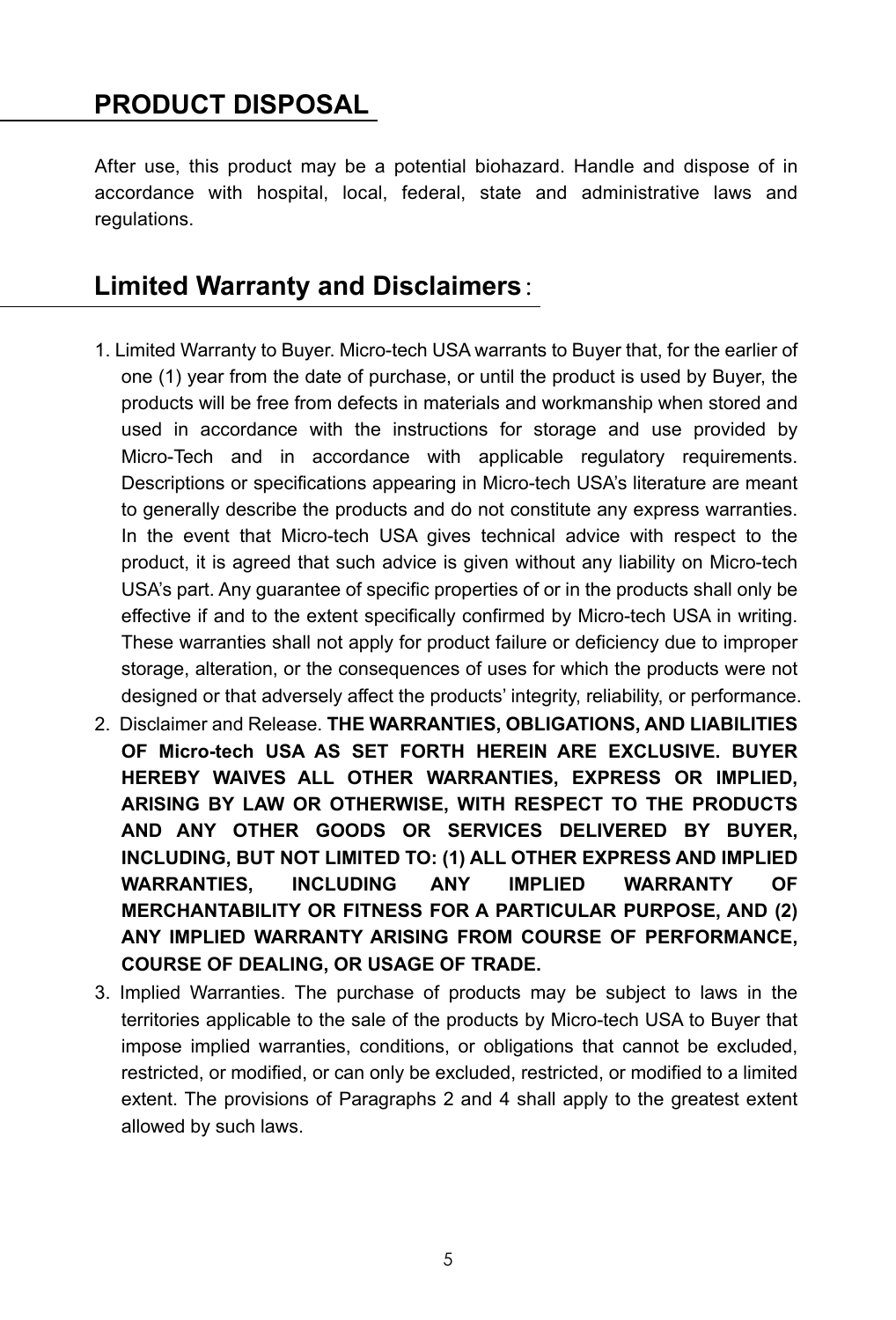4. Limitation of Liability. **EXCEPT TO THE EXTENT PROHIBITED BY APPLICABLE LAW, MICRO-TECH USA'S LIABILITY UNDER THIS WARRANTY IS LIMITED TO: (a) THE REPLACEMENT OF THE PRODUCTS OR THE RE-SUPPLY OF EQUIVALENT PRODUCTS; (b) THE REPAIR OF THE PRODUCTS OR PAYMENT OF THE COST OF REPAIRING THE PRODUCTS; or (c) PAYMENT OF THE COST OF REPLACING THE PRODUCTS OR ACQUIRING EQUIVALENT PRODUCTS. MICRO-TECH USA SHALL HAVE NO OBLIGATION OR LIABILITY, WHETHER ARISING IN CONTRACT (INCLUDING WARRANTY), TORT (INCLUDING ACTIVE, PASSIVE, OR IMPUTED NEGLIGENCE, STRICT LIABILITY, OR PRODUCT LIABILITY) OR OTHERWISE, FOR ANY SPECIAL, CONSEQUENTIAL, PUNITIVE, INCIDENTAL, OR INDIRECT DAMAGES, OR FOR LOSS OF USE, LOSS OF REVENUE, LOSS OF BUSINESS, LOST PROFIT, OR OTHER FINANCIAL LOSS ARISING OUT OF OR IN CONNECTION WITH ANY PRODUCT OR OTHER GOODS OR SERVICES FURNISHED BY MICRO-TECH USA, EVEN IF MICRO-TECH USA WAS AWARE OF THE POSSIBILITY OF SUCH DAMAGES OR LOSS.**